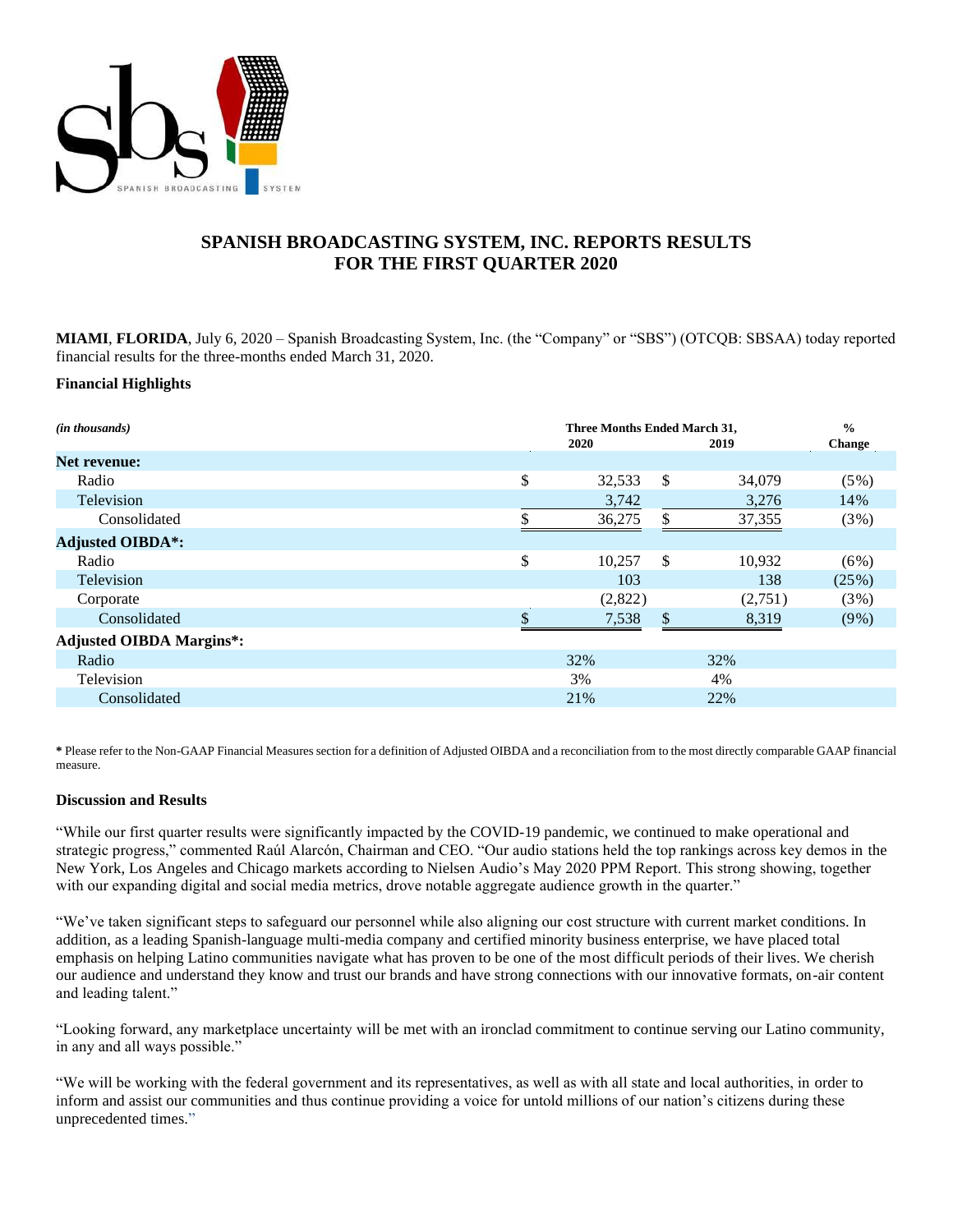## **Quarter Ended Results**

For the quarter-ended March 31, 2020, consolidated net revenue totaled \$36.3 million compared to \$37.4 million for the same prior year period, resulting in a decrease of 3%. Our radio segment net revenue decreased \$1.5 million or 5% due to decreases in local, special events revenue, and barter sales which were partially offset by increases in national, digital and network sales. Additionally, local radio segment revenue includes the negative impact of ad related spot cancellations due to the COVID-19 pandemic. Our television segment net revenue increased \$0.5 million or 14% due to the increases in local, national and barter sales, which were offset by decreases in subchannel rental and subscriber fees revenue.

Consolidated Adjusted OIBDA, a non-GAAP measure, totaled \$7.5 million compared to \$8.3 million for the same prior year period, representing a decrease of \$0.8 million or 9%. Our radio segment Adjusted OIBDA decreased \$0.7 million or 6%, primarily due to the decrease in net revenue of approximately \$1.5 million partially offset by a decrease in operating expenses of 4%. Radio station operating expenses decreased mainly due to decreases in advertising, barter and special events expenses which were partially offset by increases in national rep commissions and taxes and licenses costs. Our television segment Adjusted OIBDA decreased less than \$0.1 million due to an increase in operating expenses of approximately \$0.5 million offset by the increase in net revenue of approximately \$0.5 million. Television station operating expenses increased primarily due to an increase in production costs. Our corporate expenses, excluding non-cash stock-based compensation, increased \$0.1 million or 3%, mostly due to increases in insurance expense.

Operating loss totaled \$5.9 million compared to operating income of \$5.6 million for the same prior year period, representing a decrease of approximately \$11.5 million. This decrease in operating income was primarily due to the impairment charges partially offset by gain from the sale of assets.

## **First Quarter 2020 Conference Call**

We will host a conference call to discuss our first quarter 2020 financial results on Wednesday, July 8, 2020 at 11:00 a.m. Eastern Time. To access the teleconference, please call 412-317-5441 ten minutes prior to the start time.

If you cannot listen to the teleconference at its scheduled time, there will be a replay available through Wednesday, July 22, 2020 which can be accessed by dialing 877-344-7529 (U.S) or 412-317-0088 (Int'l), passcode: 10145426

There will also be a live webcast of the teleconference, located on the investor portion of our corporate Web site, at [http://www.spanishbroadcasting.com/webcasts-presentations.](http://www.spanishbroadcasting.com/webcasts-presentations) A seven day archived replay of the webcast will also be available at that link.

# **About Spanish Broadcasting System, Inc.**

Spanish Broadcasting System, Inc. (SBS) owns and operates radio stations located in the top U.S. Hispanic markets of New York, Los Angeles, Miami, Chicago, San Francisco and Puerto Rico, airing the Tropical, Regional Mexican, Spanish Adult Contemporary, Top 40 and Urbano format genres. SBS also operates AIRE Radio Networks, a national radio platform of over 300 affiliated stations reaching 95% of the U.S. Hispanic audience. SBS also owns MegaTV, a network television operation with over-the-air, cable and satellite distribution and affiliates throughout the U.S. and Puerto Rico, produces a nationwide roster of live concerts and events, and owns a stable of digital properties, including [La Musica,](http://www.lamusica.com/) a mobile app providing Latino-focused audio and video streaming content and HitzMaker, a new-talent destination for aspiring artists. For more information, visit us online at [www.spanishbroadcasting.com.](http://www.spanishbroadcasting.com/)

## **Forward Looking Statements**

This press release, and oral statements made in connection with it, contains certain forward-looking statements. These forward-looking statements, which are included in accordance with the safe harbor provisions of the Private Securities Litigation Reform Act of 1995, may involve known and unknown risks, uncertainties and other factors that may cause the Company's actual results and performance in future periods to be materially different from any future results or performance suggested by the forward-looking statements in this press release. Although we believe the expectations reflected in such forward-looking statements are based upon reasonable assumptions, we can give no assurance that actual results will not differ materially from these expectations. "Forward-looking" statements, as such term is defined by the Securities Exchange Commission in its rules, regulations and releases, represent our expectations or beliefs, including, but not limited to, statements concerning our operations, economic performance, financial condition, our recapitalization plan and restructuring efforts, the impact of widespread health developments, such as the novel coronavirus, and the governmental, commercial, consumer and other responses thereto, growth and acquisition strategies, investments and future operational plans. Without limiting the generality of the foregoing, words such as "may," "will," "expect," "believe," "anticipate," "intend,"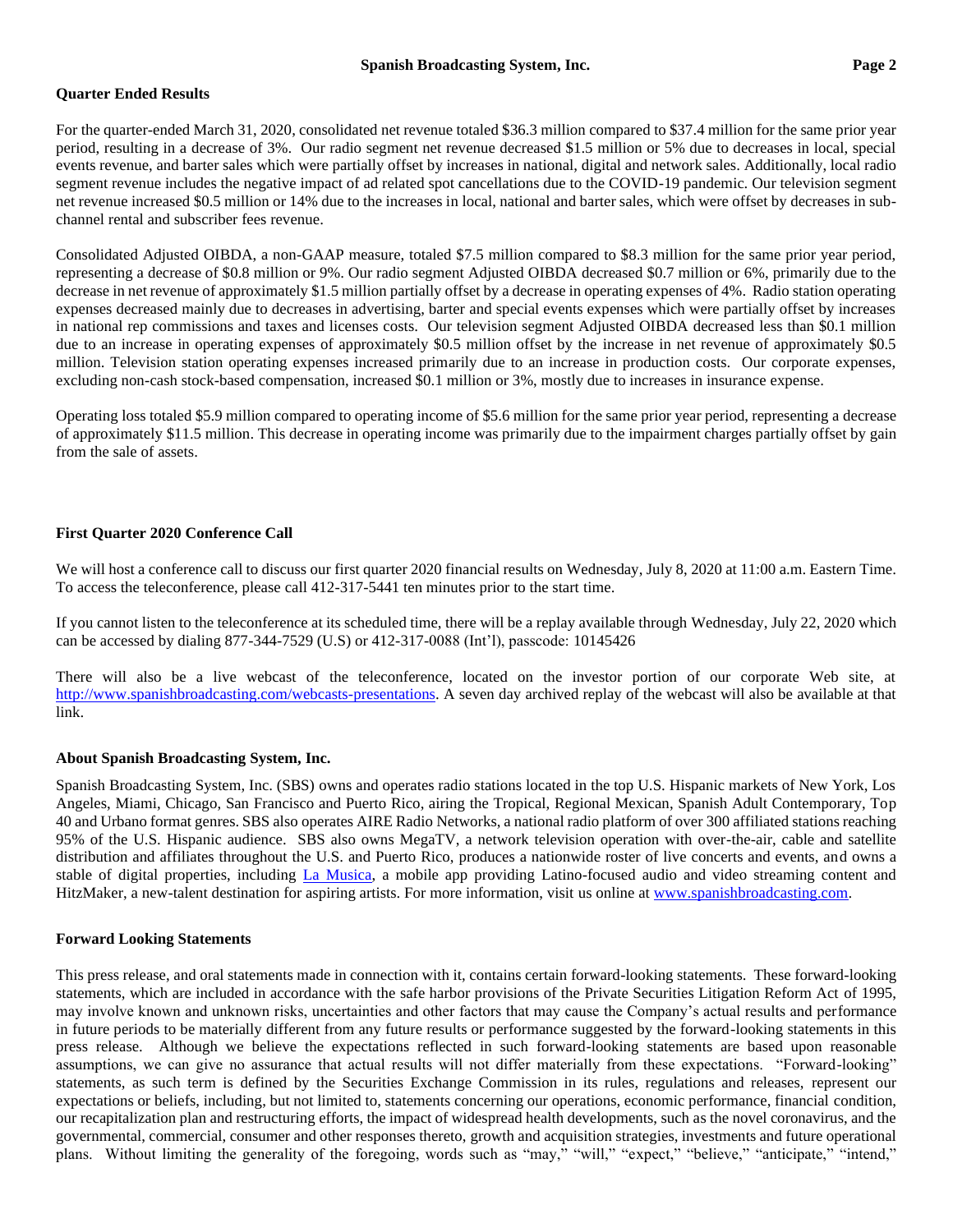### **Spanish Broadcasting System, Inc. Page 3**

"forecast," "seek," "plan," "predict," "project," "could," "estimate," "might," "continue," "seeking" or the negative or other variations thereof or comparable terminology are intended to identify forward-looking statements. These statements, by their nature, involve substantial risks and uncertainties, certain of which are beyond our control, and actual results may differ materially depending on a variety of important factors, including, but not limited to, those identified in our reports filed with the Securities and Exchange Commission including our Quarterly Report on Form 10-Q for the quarter ended March 31, 2020. All forward-looking statements made herein are qualified by these cautionary statements and risk factors and there can be no assurance that the actual results, events or developments referenced herein will occur or be realized. We undertake no obligation to update or revise forward-looking statements to reflect changed assumptions, the occurrence of unanticipated events or changes to future operating results.

(Financial Tables Follow)

Contacts:<br>Analysts and Investors Chief Financial Officer The Plunkett Group (305) 441-6901 (212) 739-6740

*Analysts and Investors Analysts, Investors or Media* Brad Edwards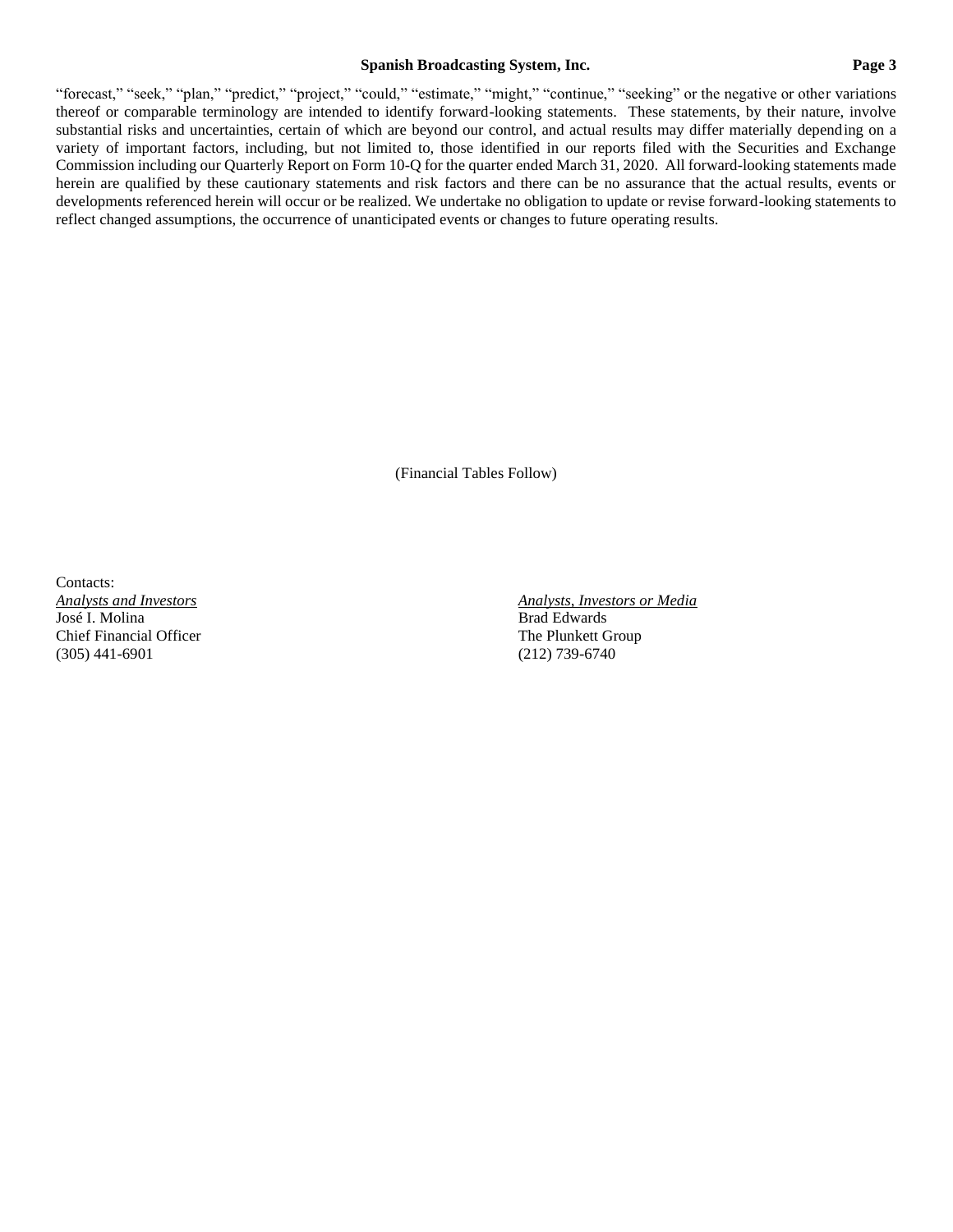# **Below are the Unaudited Condensed Consolidated Statements of Operations for the three-months ended March 31, 2020 and 2019.**

|                                                              | Three Months Ended March 31, |              |          |  |  |  |
|--------------------------------------------------------------|------------------------------|--------------|----------|--|--|--|
| Amounts in thousands, except per share amounts               | 2020                         |              | 2019     |  |  |  |
| Net revenue                                                  | \$<br>36,275                 | $\mathbb{S}$ | 37,355   |  |  |  |
| Station operating expenses                                   | 25,915                       |              | 26,285   |  |  |  |
| Corporate expenses                                           | 2.824                        |              | 2,751    |  |  |  |
| Depreciation and amortization                                | 846                          |              | 873      |  |  |  |
| Gain on the disposal of assets, net                          | (3,186)                      |              | (36)     |  |  |  |
| Recapitalization costs                                       | 1,684                        |              | 1,930    |  |  |  |
| Impairment charges                                           | 14,103                       |              |          |  |  |  |
| Other operating income                                       |                              |              | (17)     |  |  |  |
| Operating (loss) income                                      | (5,911)                      |              | 5,569    |  |  |  |
| Interest expense                                             | (7,916)                      |              | (7, 807) |  |  |  |
| Dividends on Series B preferred stock classified as interest |                              |              |          |  |  |  |
| expense                                                      | (2, 434)                     |              | (2, 434) |  |  |  |
| Loss before income tax benefit                               | (16,261)                     |              | (4,672)  |  |  |  |
| Income tax benefit                                           | (1,931)                      |              | (740)    |  |  |  |
| Net loss                                                     | \$<br>(14, 330)              | \$           | (3,932)  |  |  |  |
|                                                              |                              |              |          |  |  |  |
| Net loss per common share:                                   |                              |              |          |  |  |  |
| Basic and diluted net income (loss) per common share:        |                              |              |          |  |  |  |
| Class A common stock                                         | \$<br>(1.95)                 | -S           | (0.54)   |  |  |  |
| Class B common stock                                         | \$<br>(1.95)                 | - \$         | (0.54)   |  |  |  |
| Basic weighted average common shares outstanding:            |                              |              |          |  |  |  |
| Class A common stock                                         | 4.242                        |              | 4,242    |  |  |  |
| Class B common stock                                         | 2,340                        |              | 2,340    |  |  |  |
| Diluted weighted average common shares outstanding:          |                              |              |          |  |  |  |
| Class A common stock                                         | 4,242                        |              | 4,242    |  |  |  |
| Class B common stock                                         | 2,340                        |              | 2,340    |  |  |  |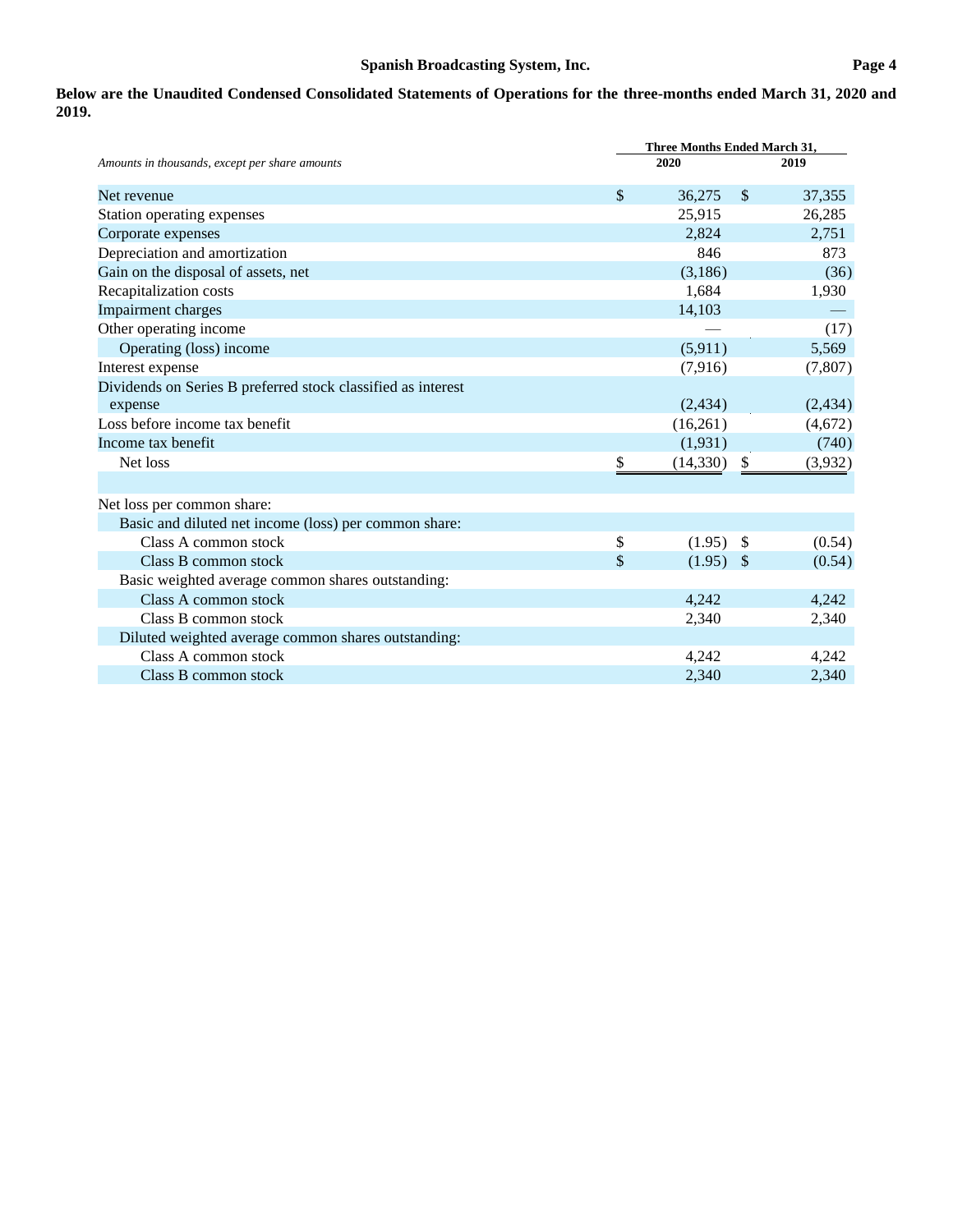### **Non-GAAP Financial Measures**

Adjusted Operating Income before Depreciation and Amortization, Gain on the Disposal of Assets, Recapitalization Costs, Impairment Charges and Other Operating Income excluding non-cash stock-based compensation ("Adjusted OIBDA") is not a measure of performance or liquidity determined in accordance with Generally Accepted Accounting Principles ("GAAP") in the United States. However, we believe that this measure is useful in evaluating our performance because it reflects a measure of performance for our stations before considering costs and expenses related to our capital structure and dispositions. This measure is widely used in the broadcast industry to evaluate a company's operating performance and is used by us for internal budgeting purposes and to evaluate the performance of our stations, segments, management and consolidated operations. However, this measure should not be considered in isolation or as a substitute for Operating Income, Net Income, Cash Flows from Operating Activities or any other measure used in determining our operating performance or liquidity that is calculated in accordance with GAAP. Adjusted OIBDA does not present station operating income as defined by our Indenture governing the Notes. In addition, because Adjusted OIBDA is not calculated in accordance with GAAP, it is not necessarily comparable to similarly titled measures used by other companies.

Included below are unaudited tables, in thousands, that reconcile Adjusted OIBDA to operating (loss) income for each segment and consolidated operating (loss) income, which are the most directly comparable GAAP financial measures.

|                                                         | For the Three Months Ended March 31, 2020 |          |         |         |           |
|---------------------------------------------------------|-------------------------------------------|----------|---------|---------|-----------|
|                                                         | <b>Consolidated</b>                       |          | Radio   |         | Corporate |
| <b>Adjusted OIBDA</b>                                   | Φ                                         | 7,538    | 10,257  | 103     | (2,822)   |
| Less expenses excluded from Adjusted OIBDA but included |                                           |          |         |         |           |
| in operating income (loss):                             |                                           |          |         |         |           |
| Stock-based compensation                                |                                           | 2        |         |         |           |
| Depreciation and amortization                           |                                           | 846      | 440     | 349     | 57        |
| Gain on the disposal of assets, net                     |                                           | (3,186)  | (8)     | (3,178) |           |
| Recapitalization costs                                  |                                           | 1.684    |         |         | 1,684     |
| Impairment charges                                      |                                           | 14,103   | 14,103  |         |           |
| <b>Operating (Loss) Income</b>                          |                                           | (5, 911) | (4,278) | 2.932   | (4,565)   |

|                                                                                        | For the Three Months Ended March 31, 2019 |       |        |                   |           |
|----------------------------------------------------------------------------------------|-------------------------------------------|-------|--------|-------------------|-----------|
|                                                                                        | <b>Consolidated</b>                       |       | Radio  | <b>Television</b> | Corporate |
| <b>Adjusted OIBDA</b>                                                                  | \$                                        | 8,319 | 10,932 | 138               | (2,751)   |
| Less expenses excluded from Adjusted OIBDA but included<br>in operating income (loss): |                                           |       |        |                   |           |
| Stock-based compensation                                                               |                                           |       |        |                   |           |
| Depreciation and amortization                                                          |                                           | 873   | 376    | 444               | 53        |
| Gain on the disposal of assets, net                                                    |                                           | (36)  | (36)   |                   |           |
| Recapitalization costs                                                                 |                                           | 1,930 |        |                   | 1,930     |
| Other operating income                                                                 |                                           | (17)  | (17)   |                   |           |
| <b>Operating Income (Loss)</b>                                                         |                                           | 5,569 | 10,609 | (306)             | (4,734)   |